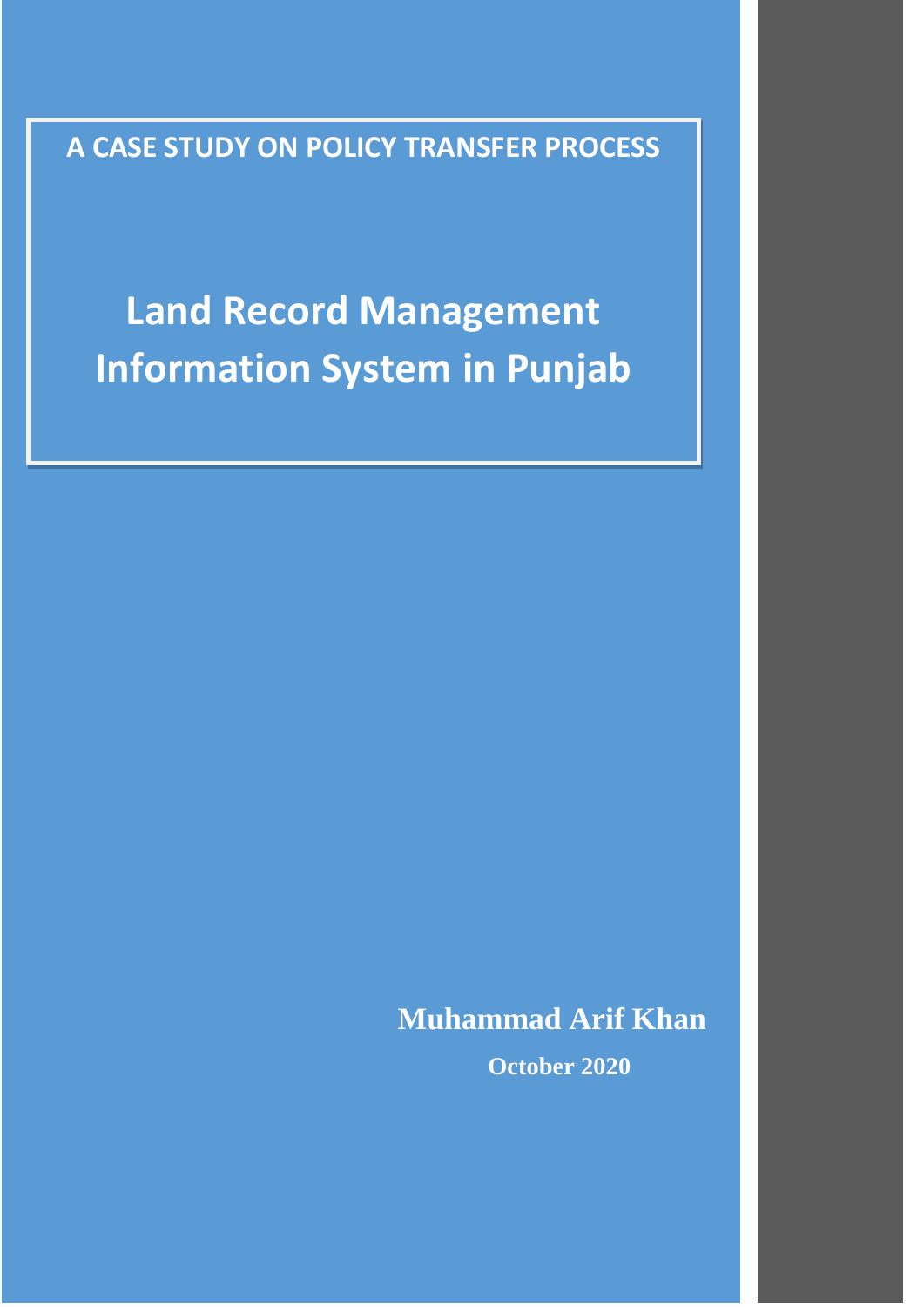#### **Copyright ® 2020 Muhammad Arif Khan**

#### AS A CASE STUDY ON POLICY TRANSFER PROCESS

Land Record Management Information System In Punjab

2-Kilometer Main Multan Road,

Opposite EME-DHA Housing Society, Lahore, Punjab, Pakistan

# **Email: info@pnd.punjab.gov.pk**

Phone: 092-42-99330111

Fax: 092-42-99330127

**Disclaimer:** This is an independent policy research report and the Government of Punjab, any of its attached formations, bodies, and this Authority have nothing to with the opinions, findings, or recommendations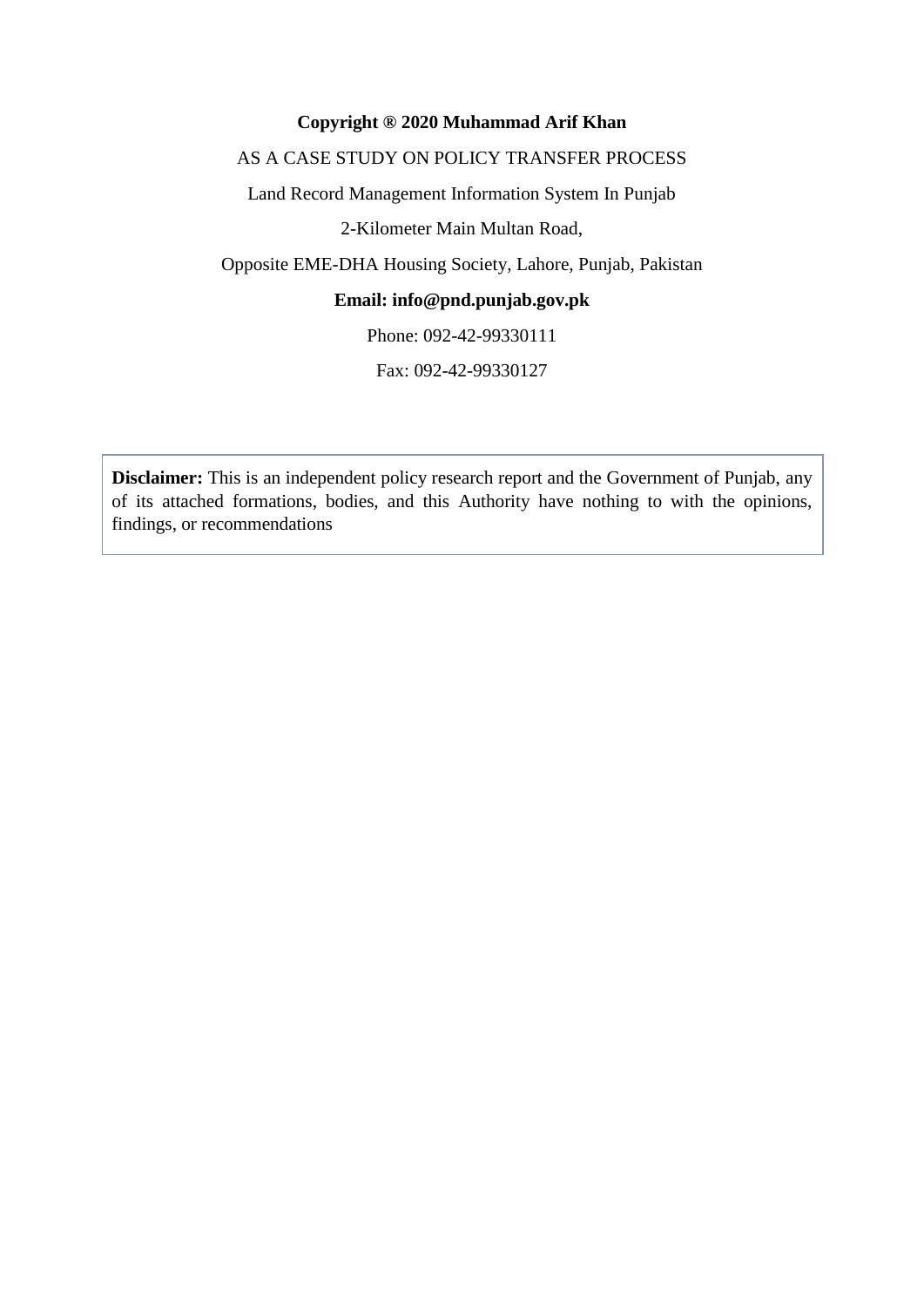# **Table of Contents**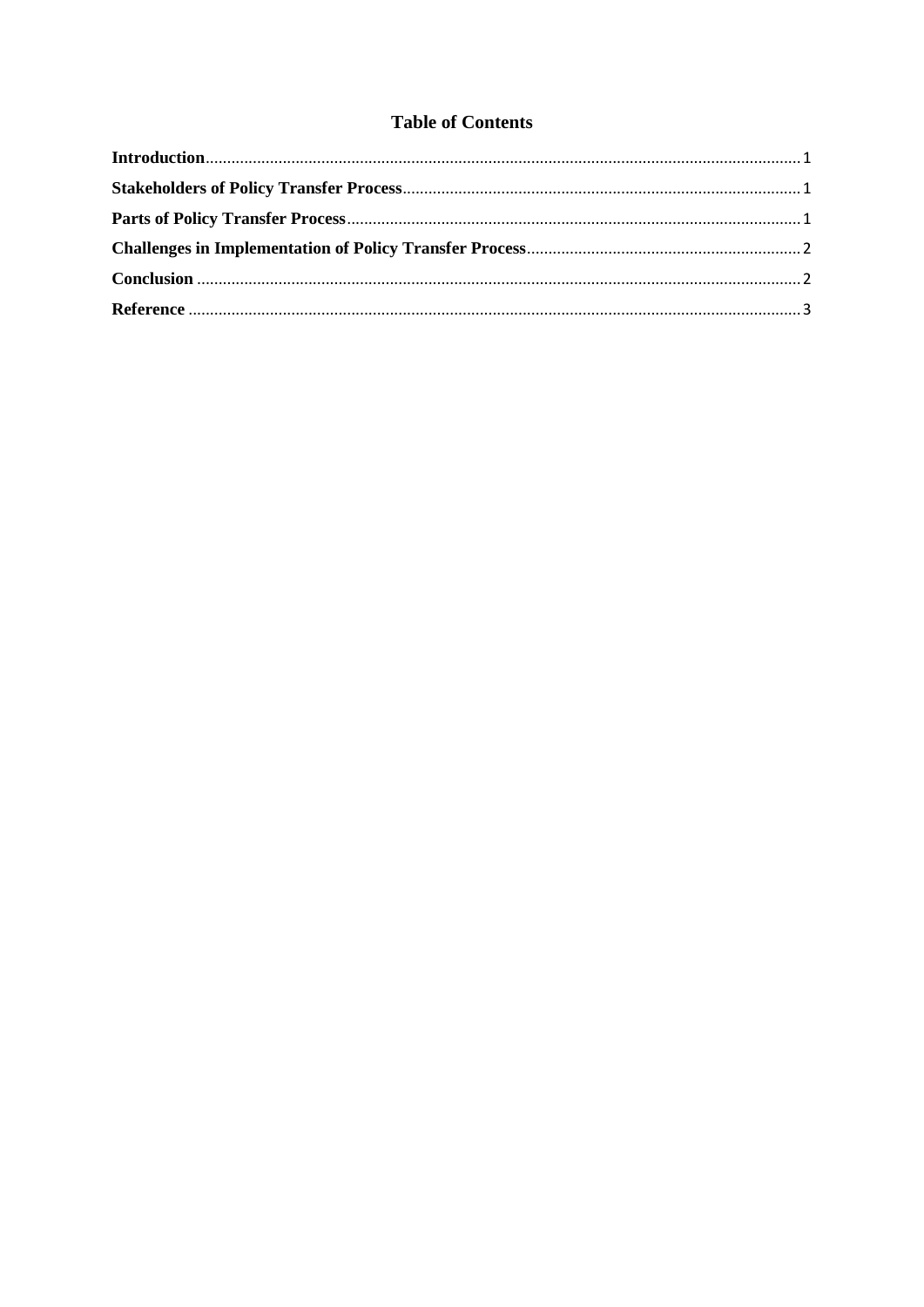#### <span id="page-3-0"></span>**Introduction**

Policy transfer is defined as a process in which knowledge about policies, administrative arrangements, institutions and ideas in one political setting (past or present) is used in the development of policies, administrative arrangements, institutions and ideas in another political setting' (Dolowitz and Marsh 2000. P.5). In this paper, I will talk about the transfer of the Computerized Land Record Management Information System (LRMIS) to Punjab the largest province of Pakistan with the technical and financial assistance of the world bank.

According to World Bank's Project Appraisal Document on Punjab Land Record Management Information System, LRMIS is built on similar experiences as the "Thailand Land Titling Program' and computerization of land records in the Indian state Karnataka as well as other regions. Punjab adopted this policy of digitalization of land records as a universally acknowledged best practice to improve land record service delivery which will contribute to tenure security and more efficient operations of the land market (WB 2006). The LRMIS project was approved by World Bank in 2006 with an initial estimated cost of USD 45.65 million completed in 2006.

## <span id="page-3-1"></span>**Stakeholders of Policy Transfer Process**

Many agents take part in the policy transfer process. Dolowitz and Marsh (2000, p.10) point out nine main categories of actors who play a role in the policy transfer process, 'elected officials, political parties, bureaucrats/civil servants, pressure groups, policy entrepreneurs and expert, transnational corporations, think tanks supra-national governmental and nongovernmental institutions and consultants.

Evans (2009, pp.246-247) points out that actors like World Bank play a key role in the transfer of policies and policy instruments across the globe. In the current case, political executives, politicians, top bureaucrats from the Board of Revenue, Planning & Development Board, Finance Department Punjab, and officials of Project Management Unit (PMU) LRMIS Punjab worked in collaboration with the experts from the World Bank. Apart from financial support, World Bank played a major role in the design of the LRMIS project, technical support of the PMU officials in troubleshooting issues in the implementation of the project.

It is not mandatory that complete policies are transferred from one political system to another political system depending upon a requirement or issue involved. Dolowitz and Marsh (1996, pp.353-354) point out eight different categories of components that can be transferred. In the case of Pakistan, policy goals, structures, and policy instruments were transferred to effectively implement the LRMIS project.

#### <span id="page-3-2"></span>**Parts of Policy Transfer Process**

The policy transfer process is not 'one fits all' sort of a thing. It may come in many combinations. Dolowitz and Marsh (2000, p.13) argue that the policy transfer process sometimes involves, 'copying or emulation, mixture, and inspiration, 'from the policies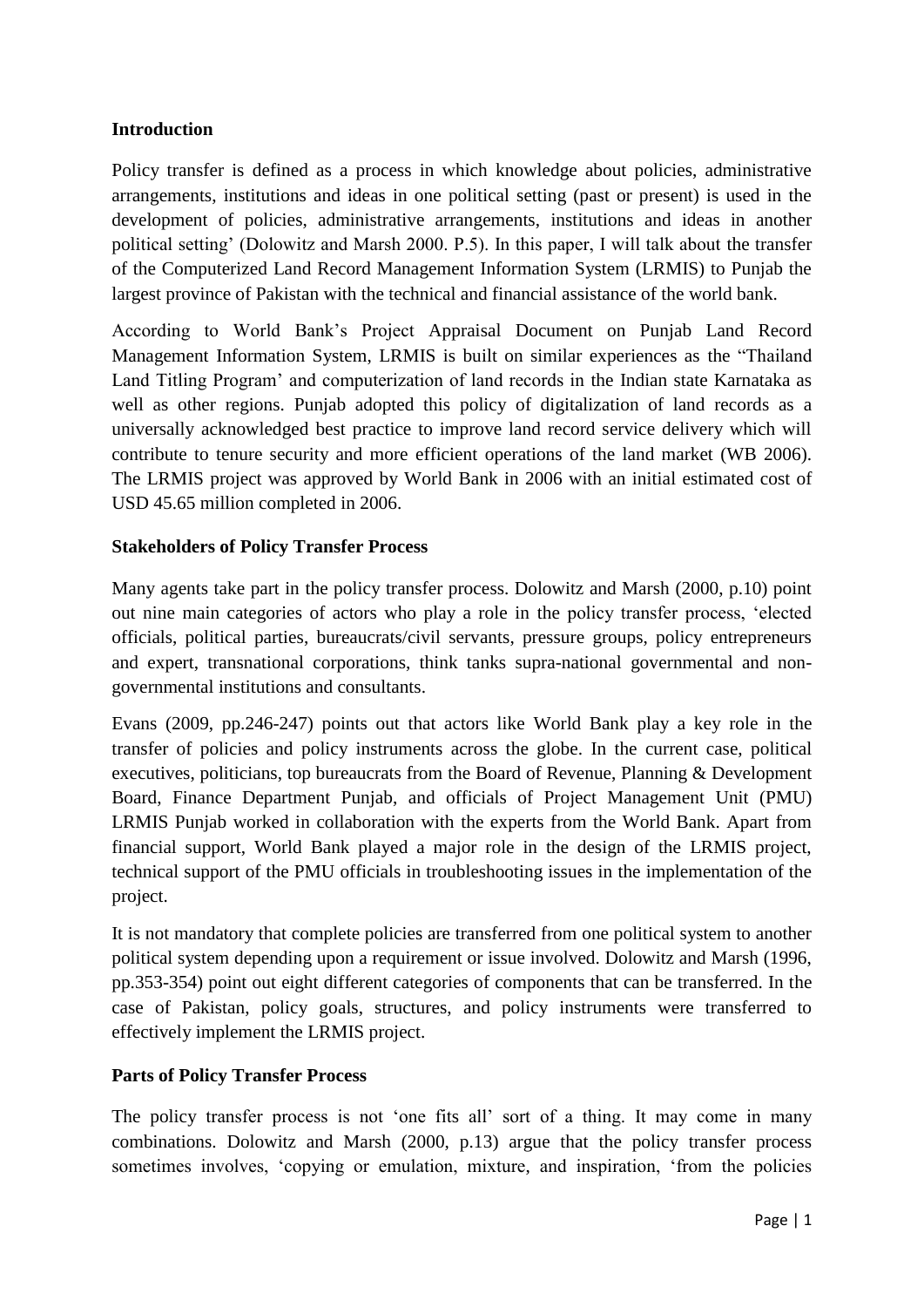already in vogue or their adaptation into a workable model as per the requirements of the new setting. Secondly, the policies transferred may further be transferred vertically as from IFIs to client states and horizontally as from one administrative unit to another in the same state. Horizontal transfer of policies is also called 'peer-to-peer transfer.' (Betsill and Bulkeley 2004) In the context of Pakistan, the LRMIS program is a mixture of emulation of similar experiences as mentioned above and inspiration Secondly, horizontal transfer of the LRMIS policy instrument is going on in two other provinces of Pakistan. The province of Sindh and KPK have initiated the LRMIS project on the Punjab LRMIS model.

## <span id="page-4-0"></span>**Challenges in Implementation of Policy Transfer Process**

Policy transfer is a complex process and it has to pass through myriads of obstacles. Benson and Jordan (2011, pp.372-373) highlight that many impediments and constraints crop up either before the start or during the policy transfer process and claim that complex policy problems carry with them their impediments. These impediments may range from institutional resistance to breaking the status quo, technological, economic, bureaucratic, and political incapacity to implement policies transferred. The transfer of the LRMIS project in Punjab was not smooth sailing. Shehbaz Sharif, the Chief Minister of Punjab, has pointed out that there was a strong and organized nexus between land mafia, Qabza groups, and corrupt land revenue officials (Sharif 2016, p.6). All these groups tried their tooth and nail to forestall this project. However, they failed to forestall it. (Bokhari 2016, p.2).

As it is mentioned afore the policy transfer process is not always smooth. Sometimes it fails completely. Dolowitz and Marsh (2000, p.17) enumerate reasons that potentially cause the failure of policy transfer. They point uninformed, inappropriate, incomplete transfer are potential reasons for policy transfer failure. However, the LRMIS Transfer process was wellinformed, intentional, and well thought out.

## <span id="page-4-1"></span>**Conclusion**

In my assessment, the LRMIS Policy transfer process may be termed successful as the new system has successfully replaced outdated and inefficient colonial land administration system (Qasim 2016, p.7). World Bank Implementation Status and Results Report 2016 issued on 11 November 2016 states that LRMIS centres are operational in all 144 sub-divisions of Punjab (WB 2016). As per a report published in The Nation, it is stated, 'it is no doubt that this computerized system has made the delivery of services quite efficient as now the landholders are getting 'Fard' (ownership deed) in just 30 minutes whereas the process of mutation has also been made very efficient' (Qasim 2016, p.7). In my view, the policy transfer process succeeded to achieve its objectives because it was well thought out, politically owned, and non-coercive.